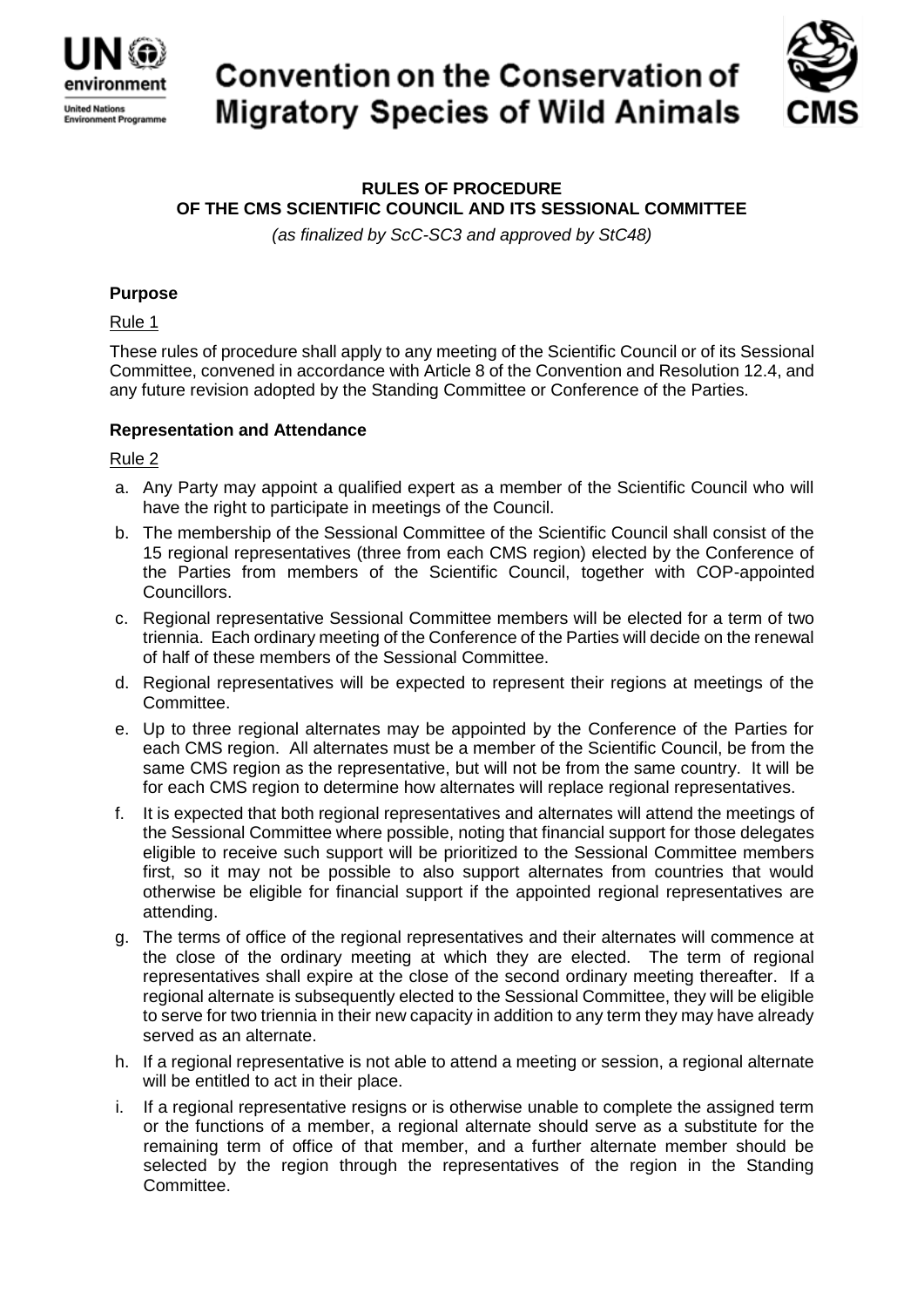## Rule 3

The Chair of the Standing Committee will have the right to participate in meetings of the Scientific Council or the Sessional Committee as an observer, but without the right to vote.

## Rule 4

- a. Members of the Scientific Council who do not serve in the Sessional Committee, and alternates to the regional representatives of the Sessional Committee, have the right to attend meetings of the Sessional Committee as observers. Party or non-Party representatives also have the right to attend meetings of the Scientific Council or of the Sessional Committee as observers.
- b. Representatives of instruments within the 'CMS family' or of multilateral environmental agreements within the 'biodiversity cluster', have the right to attend meetings of the Scientific Council or of the Sessional Committee as observers.
- c. Any agency or body, whether national or international, inter-governmental or nongovernmental, qualified in fields relating to the conservation and management of migratory species (including but not limited to those referred to within Resolution 12.4 and subsequent revisions), which has informed the Secretariat not less than 45 days before the meeting of the Scientific Council or the Sessional Committee, or both, of its wish to be represented at the meeting by observers, may do so upon the invitation of the Secretariat, unless at least one third of the members present at the meeting object. Bodies or agencies desiring to be represented at the meeting by observers should submit the names of these observers to the Convention Secretariat at least 15 days prior to the opening of the meeting.
- d. All observers may participate, but without the right to vote.
- e. The Secretariat may, in advance of the meeting, and for practical reasons such as space, limit the number of individuals, such as to a given number per observer entity.

## **Officers**

## Rule 5

- a. Following each regular meeting of the Conference of the Parties, the members of the Sessional Committee will elect its Chair and Vice-Chair from among themselves. The Chair and Vice-Chair of the Sessional Committee are also Chair and Vice-Chair of the Scientific Council.
- b. The members of the Sessional Committee will each have one vote for each of the Chair and Vice-Chair.
- c. The election of the Chair and Vice-Chair will be conducted by correspondence immediately following the conclusion of a Conference of the Parties.
- d. Any member of the Sessional Committee may propose another member as a candidate for the election within a time frame announced by the Secretariat. The Secretariat is required to send all proposals to the members of the Sessional Committee, who will be entitled to comment within 30 days of the communication of the proposal; any comments received by the Secretariat within this time limit must also be so communicated to the members.
- e. The election of the Chair and Vice-Chair will be carried out in accordance with Rules 8 10 (Elections). The first round of voting will be open for 15 working days starting from the date set by the Secretariat.
- f. The voting period for any subsequent round of voting as may be required will be specified by the Secretariat and will be no less than 10 working days.
- g. The Vice-Chair and Chair should be from different CMS regions.
- h. If the Chair resigns the Vice-Chair will become Chair for the rest of the triennium and a new Vice-Chair should be elected using the procedures in clauses  $-c - g$  above.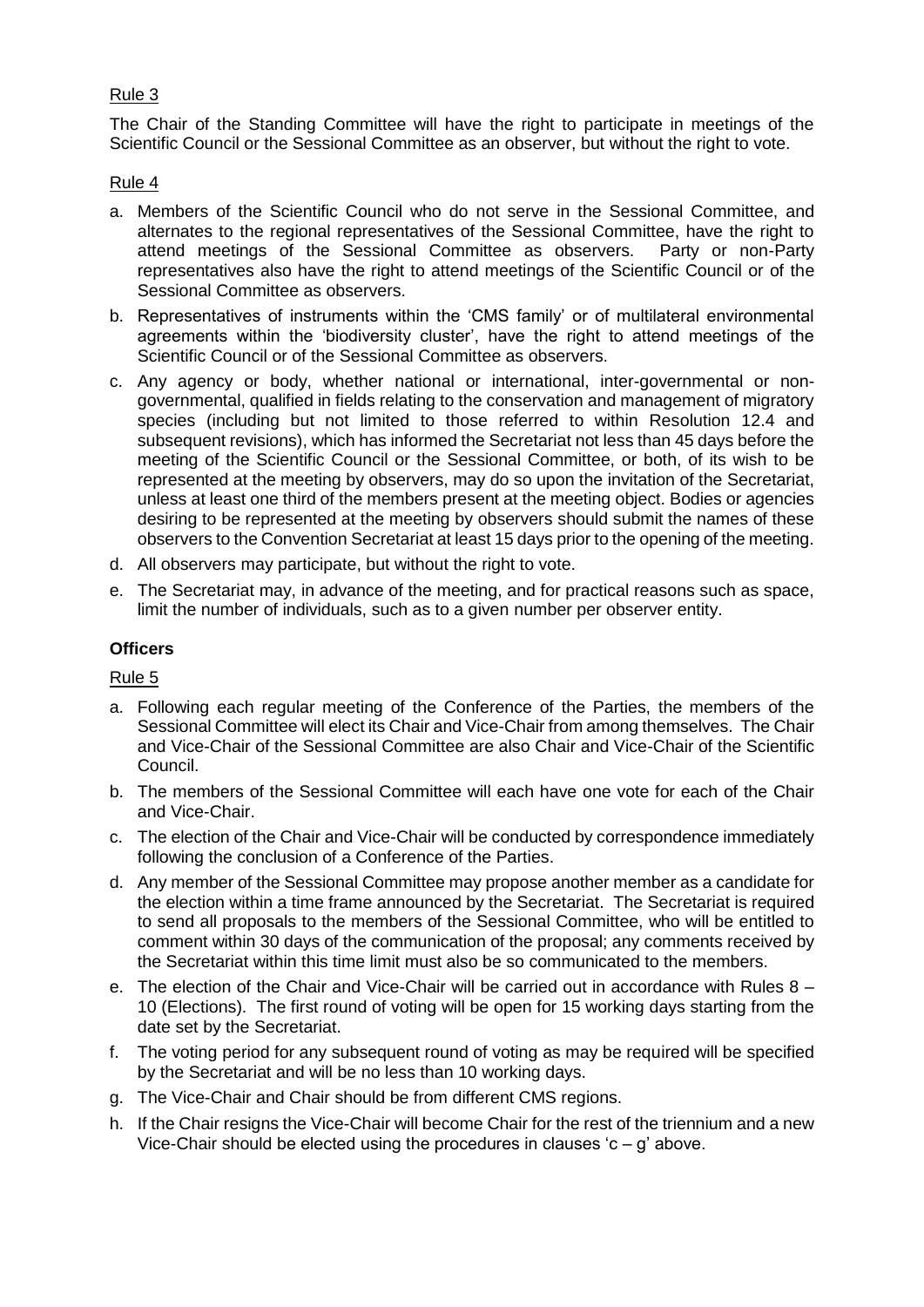- i. Subject to the rules on rotation of Sessional Committee Members, a Chair or Vice Chair may be re-elected for a second triennium.
- j. The next Chair should not be from the same CMS Region as the previous chair.

## Rule 6

- a. The Chair will preside at meetings of the Scientific Council or of the Sessional Committee, approve for circulation the provisional agenda prepared by the Secretariat, and liaise with other committees and with the Standing Committee between meetings of the Council or of the Sessional Committee.
- b. The Chair may represent the Council and Sessional Committee as required within the limits of the Council's mandate and should carry out such other functions as may be entrusted by the Council or the Sessional Committee.

## Rule 7

The Vice-Chair is expected to assist in the execution of the Chair's functions, and to preside at meetings in the absence of the Chair.

## **Elections**

## Rule 8

- a. The Presiding Officer for elections of the Chair and Vice-Chair will be either the Executive Secretary of the Convention, or, in their absence, the senior serving official of the Secretariat.
- b. If, in an election to fill either position no candidate obtains an overall majority in the first ballot, a second ballot shall be taken, restricted to the two candidates obtaining the largest number of votes.
- c. If, in the second ballot the votes are equally divided, the Presiding Officer will decide between the candidates by drawing lots.

## Rule 9

If, in the first ballot, there is a tie amongst candidates obtaining the second largest number of votes, a ballot shall be held amongst them for reducing the number of candidates to two.

## Rule 10

- a. In the case of a tie amongst three or more candidates obtaining the largest number of votes in the first ballot, a ballot shall be held amongst them for reducing the number of candidates to two.
- b. If a tie then results amongst two or more candidates, the Presiding Officer will reduce the number to two by drawing lots, and a further ballot shall be held in accordance with Rule 8.

## **Meetings**

## Rule 11

- a. The Scientific Council or the Sessional Committee should meet at the request of the Secretariat.
- b. Meetings of the Scientific Council or Sessional Committee, shall be serviced by the Secretariat.

## Rule 12

a. The Sessional Committee of the Scientific Council shall meet at least once per triennium, and subject to available resources, should aim to meet more frequently.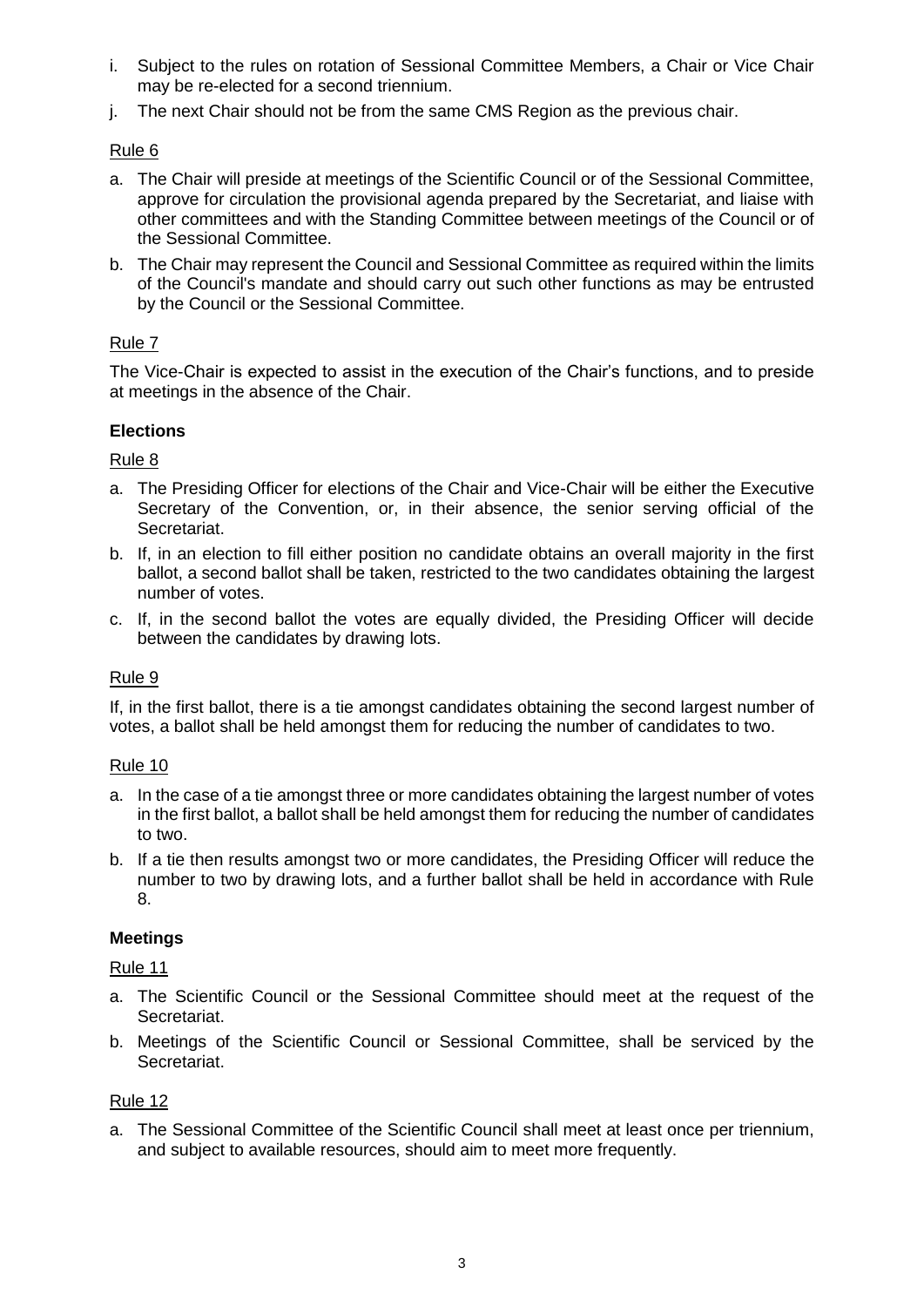b. The time and venue of meetings shall be determined by the Secretariat, in consultation with the Chair and Vice-Chair.

## Rule 13

- a. Notice of meetings, including the date and venue, shall be sent to all Parties, Members of the Scientific Council, COP-Appointed Councillors, and Partner organisations by the Secretariat at least 120 days in advance, or, in the case of extraordinary meetings, at least 60 days in advance.
- b. Documents for a meeting shall be submitted to the Secretariat at least 60 days in advance of the meeting. The Secretariat shall post documents for the meeting on its website, which shall be translated into the three working languages of the Convention, at least 40 days before each meeting, with the exception of a Sessional Committee meeting immediately preceding the meeting of the Conference of the Parties. For such a meeting of the Sessional Committee, the Secretariat shall post documents following the Rules of Procedure of the Conference of the Parties.
- c. Information documents shall be submitted at least 15 days in advance of the meeting and shall be posted on the CMS website 10 days in advance of the meeting; such information documents may be posted in their original language only.
- d. If documents are not submitted and posted according to the deadlines set in clauses b and c they shall not be considered by the meeting except in exceptional circumstances (such as those covered by Resolution 10.02 on conservation emergencies). Late submission of documents, whether by the Secretariat, Parties, or others will not be considered exceptional circumstances.

## Rule 14

- a. A quorum for a Scientific Council or Sessional Committee meeting shall consist of half of the members of the Council or Sessional Committee.
- b. Sessional Committee Members may be present either in-person or through telecommunication means to count toward the quorum.
- c. If neither the Chair nor the Vice-Chair are present at the meeting the members of the Sessional Committee may choose a Chair and Vice Chair amongst their members who are present in person.
- d. No decision shall be taken at a meeting in the absence of a quorum.
- e. The means of participating through telecommunication shall be announced by the Secretariat.

## Rule 15

Decisions of the Council or the Sessional Committee will, whenever possible, be taken by consensus unless a vote is requested by the Chair or by three members. If these members are Party-appointed Councillors (in the case of the Scientific Council), or regional representatives (in the case of the Sessional Committee), they should be from at least two CMS Regions.

## Rule 16

Decisions of the Council or Sessional Committee by voting (pursuant to Rule 15) shall be taken by a simple majority of the members present {either in person or by electronic means}. In the case of a tie, the motion shall be considered as rejected.

## Rule 17

a. A draft report of each meeting shall be prepared by the Secretariat as soon as possible and shall be communicated to all Party- and COP-appointed Councillors, and all attendees of the meeting.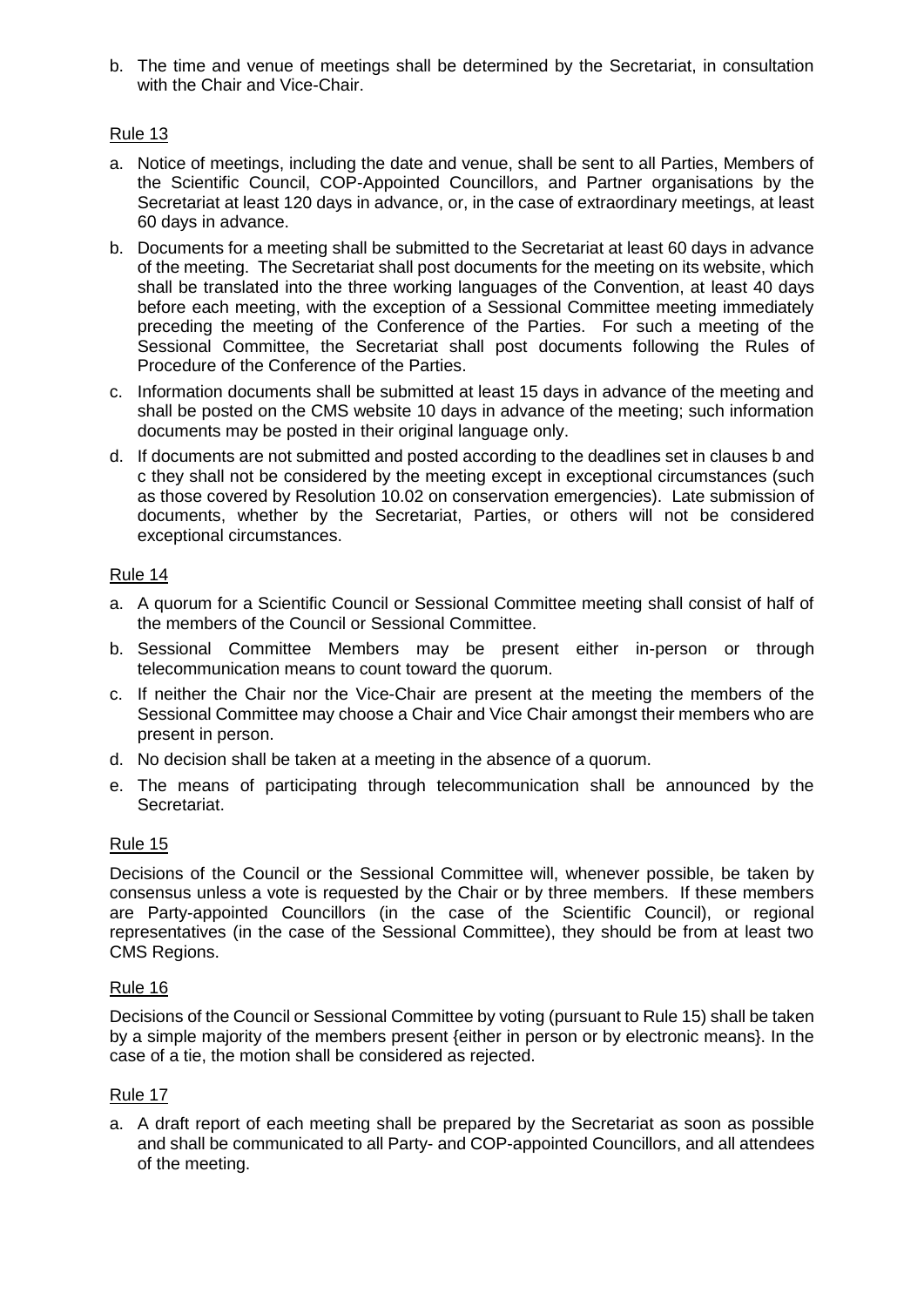b. The Secretariat shall set a deadline for comments on the draft report, and will endeavour to finalise the report, with input of the Chair and Vice-Chair if necessary, as soon as possible after the deadline for the comments.

## Rule 18

- a. The Council or the Sessional Committee will decide on the working languages of its meetings from within the official languages of the Convention.
- b. Simultaneous interpretation will be provided for Plenary Sessions whenever possible, but normally not for working groups.

## **Working Groups**

Rule 19

- a. Working groups of the Scientific Council or the Sessional Committee may be established in order to further the Council's work programme, taking into account the provisions of any relevant resolutions of the Conference of the Parties.
- b. The Secretariat should be a member of all working groups.
- c. Meetings of in-session working groups should be serviced by the Secretariat of the Convention. Servicing of intersessional working groups will depend on resources available to the Secretariat.
- d. All working groups (in-session or intersessional) should, where possible, be chaired by a member of the Sessional Committee. A Vice-Chair may also be appointed by the working group if it is considered necessary by that working group.
- e. The results of any working group must be reviewed, and if necessary amended, by a meeting of the Sessional Committee.
- f. Sessional Committee members, Scientific Council Members, or Party representatives, should constitute at least half of the membership of in-session working groups.

## **Communication Procedure**

## Rule 20

The Secretariat, or any three members of the Scientific Council or of the Sessional Committee, from at least two different CMS regions, may make a proposal to the Chair for a decision by postal procedure. The Secretariat shall communicate the proposal to the members for comments within 60 days of the date of communication; any comments received within these limits shall also be so communicated.

## Rule 21

If, by the date on which comments on a proposal were due to be communicated, the Secretariat has not received any objection from a member, the proposal shall be considered as adopted, and notice of the adoption shall be given to all members.

## Rule 22

If any member objects to a proposal within the applicable time limit, the proposal shall be referred to the next meeting of the Council or the Sessional Committee.

## **Other Functions**

## Rule 23

The Chair should submit to each ordinary meeting of the Conference of the Parties a written report on the Council's / Sessional Committee's work since the previous ordinary meeting.